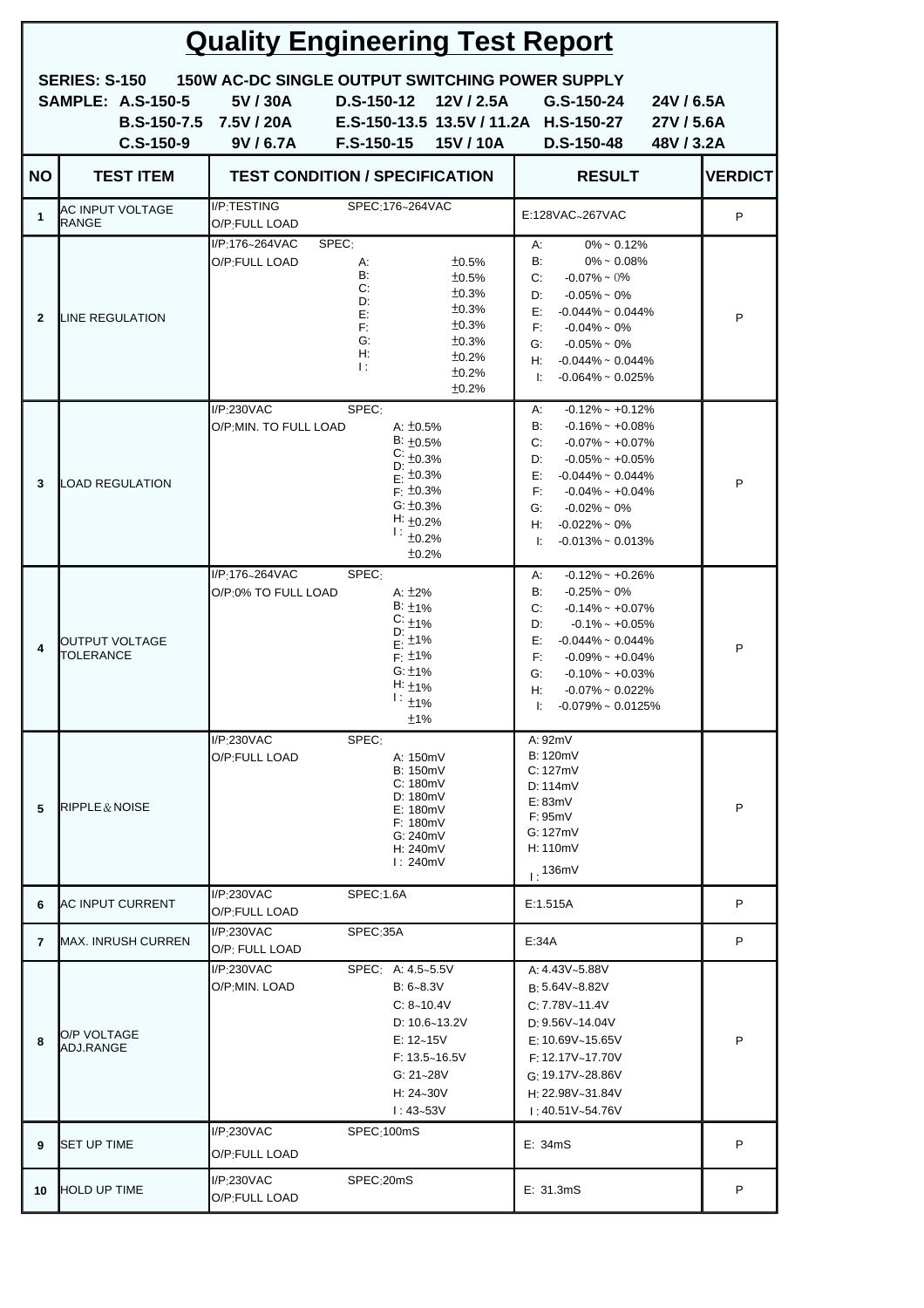| <b>NO</b> | <b>TEST ITEM</b>                        | <b>TEST CONDITION / SPECIFICATION</b>                                                                                                                                                                                                                                                                                                                                                                                                                                                                                                       | <b>RESULT</b>                                                                                           | <b>VERDICT</b> |
|-----------|-----------------------------------------|---------------------------------------------------------------------------------------------------------------------------------------------------------------------------------------------------------------------------------------------------------------------------------------------------------------------------------------------------------------------------------------------------------------------------------------------------------------------------------------------------------------------------------------------|---------------------------------------------------------------------------------------------------------|----------------|
| 11        | <b>EFFICIENCY</b>                       | I/P:230VAC<br>SPEC: A:78%<br>O/P:FULL LOAD<br>B:80%<br>C:80%<br>D:82%<br>E:83%<br>F:84%<br>G:85%<br>H:86%<br>1:87%                                                                                                                                                                                                                                                                                                                                                                                                                          | A:79.58%<br>B:82.71%<br>C:83.17%<br>D:83%<br>E:82.97%<br>F:84.35%<br>G:85.76%<br>H:85.997%<br>1:86.222% | P              |
| 12        | OVER LOAD<br><b>PROTECTION</b>          | I/P:230VAC<br>SPEC: 105%~150%<br>O/P:TESTING                                                                                                                                                                                                                                                                                                                                                                                                                                                                                                | A:129%<br>B:125%<br>C:120%<br>D:129%<br>E:125%<br>F:125%<br>G:130%<br>H:130%<br>1:142%                  | P              |
| 13        | OVER VOLTAGE<br><b>PROTECTION</b>       | I/P:230VAC<br>SPEC: 115%~135%<br>O/P:TESTING<br>125%~145%<br>S-150-24                                                                                                                                                                                                                                                                                                                                                                                                                                                                       | A:121%<br>B:134%<br>C:133%<br>D:127%<br>E:125%<br>F:124%<br>G:134%<br>H:129%<br>1:119%                  | P              |
| 14        | <b>GROUND LEAKAGE</b><br><b>CURRENT</b> | I/P:240VAC<br>SPEC: L-FG--<3.5mA<br>N-FG--<3.5mA                                                                                                                                                                                                                                                                                                                                                                                                                                                                                            | $E: L-FG: 0.75mA$<br>N-FG:0.75mA                                                                        | P              |
| 15        | <b>INSULATION</b><br><b>RESISTANCE</b>  | $I/P-O/P$ :<br>500VDC/100MOhms<br>SPEC:<br>MIN.<br>$I/P-FG$ :<br>500VDC/100MOhms<br>MIN.<br>$O/P-FG$ :<br>500VDC/100MOhms<br>MIN.                                                                                                                                                                                                                                                                                                                                                                                                           | $E: O/P-FG > 100MOhms$<br>$I/P$ -O/P >100MOhms<br>$I/P-FG$<br>>100MOhms                                 | P              |
|           | DIELECTRIC /<br>16 WITHSTAND<br>VOLTAGE | SPEC:<br>$I/P - O/P$ :<br>4.3KVDC/ 1 min.<br>(10mA CUT-OFF)<br>$I/P - FG$ :<br>2.2KVDC/ 1 min.<br>(10mA CUT-OFF)<br>0.75KVDC/ 1 min.<br>$O/P - FG$ :<br>(10mA CUT-OFF)                                                                                                                                                                                                                                                                                                                                                                      | E: I/P-O/P :5.16mA<br>$I/P-FG$<br>:4.8mA<br>O/P-FG :3.361mA                                             | P              |
|           | 17 EMS TEST                             | EFT TEST:<br>EN50082-1<br>IEC1000-4-4                                                                                                                                                                                                                                                                                                                                                                                                                                                                                                       | F: CRITERIA A<br><b>OK</b>                                                                              | P              |
|           |                                         | <b>SURGE TEST:</b><br>EN50082-1<br>IEC1000-4-5                                                                                                                                                                                                                                                                                                                                                                                                                                                                                              | F: CRITERIA A<br>OK.                                                                                    | P              |
|           | <b>18 BURN-IN TEST</b>                  | I/P: 230VAC O/P: FULL LOAD<br>TA:26.2°C BURN-IN DURATION : 2 hrs                                                                                                                                                                                                                                                                                                                                                                                                                                                                            | A:NON BREAK                                                                                             | P              |
|           | <b>19 ENVIRONMENT TEST</b>              | HIGH AMBIENT TEMPERATURE FULL LOAD TEST<br>I/P:230VAC<br>O/P:FULL LOAD<br>AMBIENT TEMPERATURE:53.7°C                                                                                                                                                                                                                                                                                                                                                                                                                                        | A: AFTER 22.5 hrs<br><b>NON BREAK</b>                                                                   | P              |
| 20        | TEMPERATURE RISE<br>TEST Trise OF PARTS | A: I/P:230VAC<br>AFTER 2 hr BURN-IN WITH COOLING FAN (23CFM)<br>O/P : FULL LOAD<br>TA:26.2°C<br><b>POSITION</b><br><b>TEMP</b><br>P/N<br>B <sub>D</sub> 1<br><b>BRIDGE DIODE</b><br>63.4°C<br>Q2<br><b>MAIN TRANSISTOR</b><br>50.8°C<br><b>MAIN TRANSFORMER</b><br>T1<br>66.8°C<br><b>WIRE</b><br>O/P DIODE<br>76°C<br>D <sub>13</sub><br>C34<br>O/P FILTER CAPACITOR<br>33.5°C<br>L1<br>O/P CHOCK<br>54.3°C<br>C <sub>6</sub><br>I/P FILTER CAPACITOR<br>$53.6$ °C<br><b>I/P FILTER</b><br>LF <sub>1</sub><br>42.1°C<br><b>TRANSFORMER</b> | Trise<br>37.2°C<br>24.6°C<br>40.6°C<br>49.8°C<br>$7.3$ °C<br>28.1°C<br>27.4°C<br>15.9°C                 | P              |